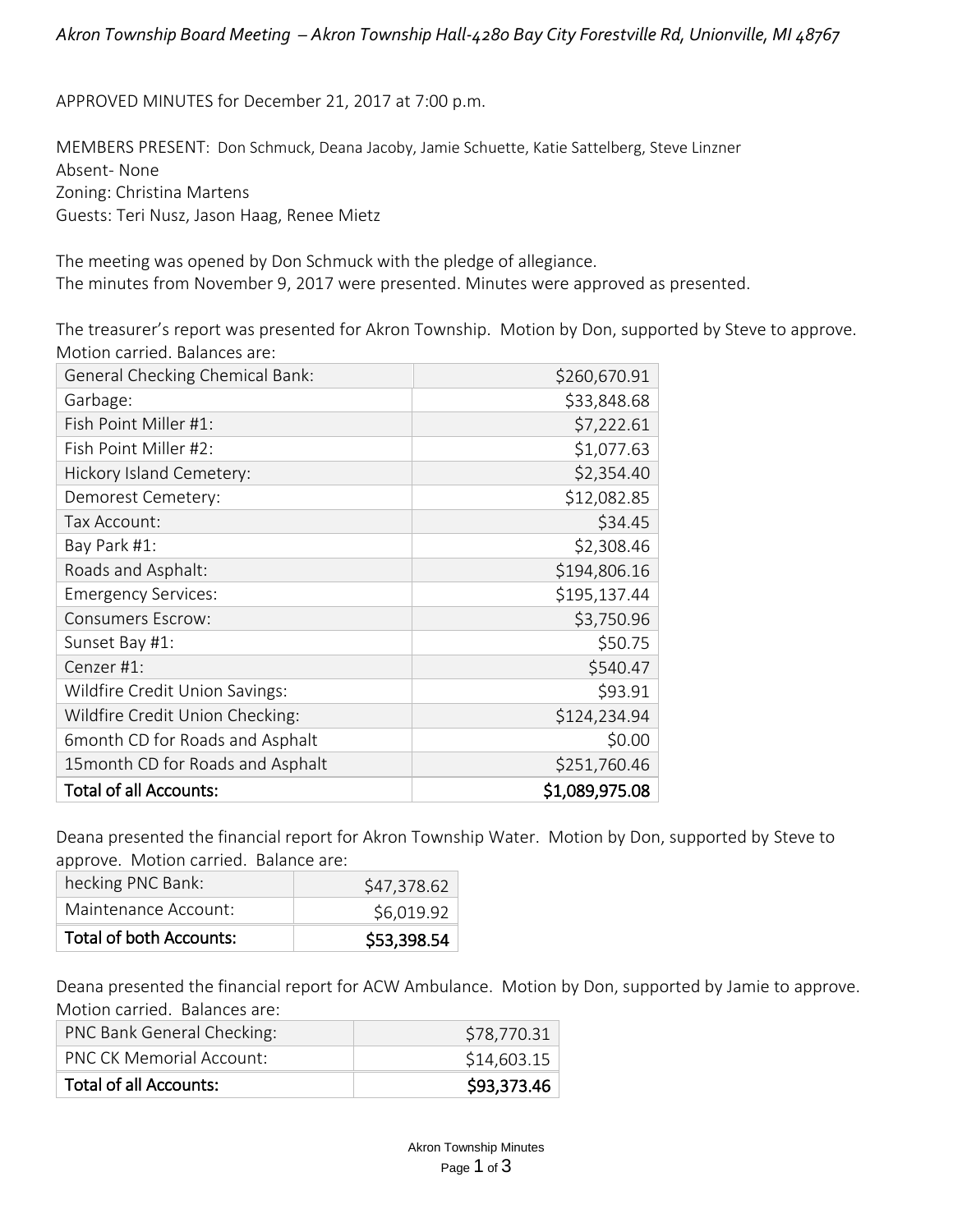# *Akron Township Board Meeting – Akron Township Hall-4280 Bay City Forestville Rd, Unionville, MI 48767*

Township payable totaling \$20,052.47 and payroll totaling \$7,323.63 were presented by Jamie to be paid. Motion by Don to approve payable supported by Deana. Motion carried.

Township Water payables \$1,200 presented to be paid. Motion by Don to approve payable support by Deana Motion Carried.

ACW Ambulance payables totaling \$5,558.99 and payroll totaling \$7,211.22 were presented by Jamie to be paid. Motion by Don supported by Jamie to pay payable. Motion carried

Jason Haag: Asked the board about tree maintenance. He is concerned with Cook Rd/Hoppe Rd. With farming equipment traveling these roads. Board will take his concerns into consideration when the board discuss road budget in the next few months.

Zoning Report: Discussion held regard Sunset Bay rezoning. Board recommends Zoning Board of Appeals to meet and finalize interpretations.

### Jamie Report:

• Received a call from John Johnson from liability insurance, introducing himself. Will give John Johnson a call to ask him to come to the next board meeting.

### Deana Report:

- Deana is setting up a service to receive tax payment via credit card.
- Board approved Deana to purchase a table to replace a broken table.
- Called Allen Bean from Spicer regarding charges from bill. He reassessed the fees and asked for \$69.50. Moved by Don support by Katie to pay \$69.50 to Spicer. Motion carried.
- Presented dates for 2018 Township meetings. Moved by Don Supported by Steve to approved the following Township date: Motion Carried
	- o January 18, February 15, March 15, April 19, May 17, June 21, July 19, August 16, September 20, October 18, Nov 8, December 20.

# Don Report:

- Tried to call landowner about abandoned vehicle. Received no call back. Board approved for Don and Steve to meet with Gary Crews to have him draft up a letter and contact landowner.
- Received a proposed Electric Franchise Ordinance. Jamie will type up the proposed for the board to review for next month meeting.
- Resolution to remove buildings for PA116:

# Akron Township

# Resolution 2017-5

BE IT RESOLVED a resolution to remove the buildings that sit on 2.81 acres from PA116. The current parcel # is 001-022-000-0500-02. The original parcel # was 001-022-000-0500-00. Just a little knowledge of the parcel: The original owner was Roger Gremel. The current owners are Randy & Tracy Gremel. The original owner when the 2.81 acres of land was split was Cliff Louis. The current owner is Matthew DeGroat.